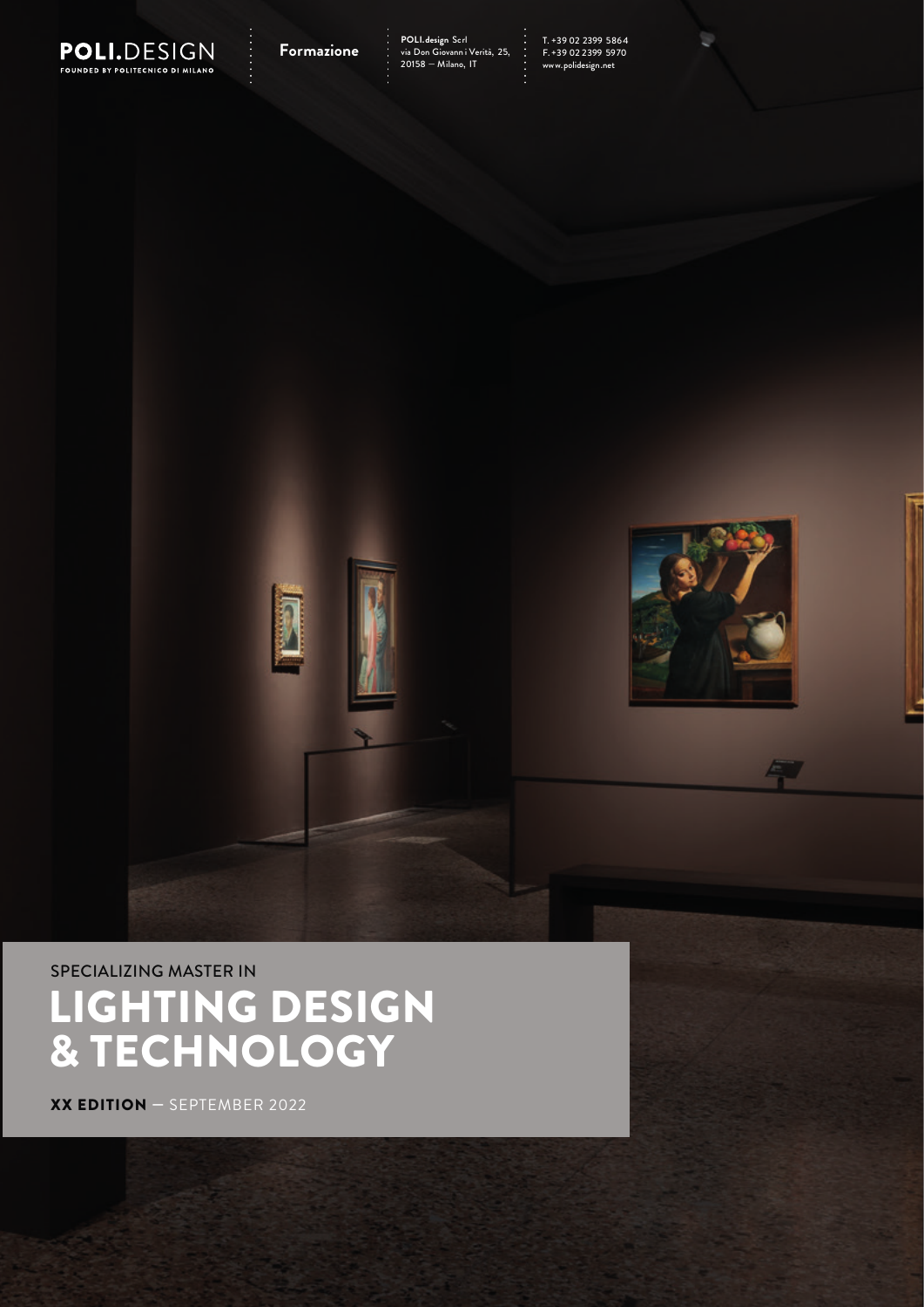### GENERAL OVERVIEW

— The lighting project must be understood as a service to promote well-being, personal, social, productive, relational and communicative activities throughout the whole range of human activities. Artificial lighting is in fact a primary asset of modern societies and it is one of the factors that has provided its contribution to the economic, commercial and social development of the most advanced nations in the world. The use of all the energy and expressive potential of the light requires the definition of professionalism and adequate design methods that are provided by the master.

#### TRAINING OBJECTIVES

—

The Master's objective is the training of professional profiles able to follow the design and production process of lighting, in interior architecture, urban exteriors, museum and temporary installations and in the areas of hospitality, with particular attention to the analysis and synthesis of the methodological processes of ideation, organization and realization of the lighting project, in relation with the production and technological innovations of the sector and with and with particular attention to the socio-cultural aspects of artificial lighting.

#### DIDACTIC PLAN

— The Specializing Master will be held in English. Any lecture in other languages will be translated simultaneously.

The specializing master has a duration of one year and issues 60 credits, equivalent to 60 ECTS.

#### DIDACTIC MODULES

— The teaching activity can be held in person or with distance learning. The educational program is divided into 10 thematic modules plus an 11th module which is the internship. The teaching of the didactic modules will be in English. The first 4 didactic modules develop the basic skills in the field of theories, methods and tools for lighting Design; from the technical, methodological and cultural basics of the project to permanent innovation in the sector:

- Theory of lighting.
- Lighting engineering.
- Connected lighting.
- Introduction to Lighting Design.

The following 5 didactic modules develop advanced skills in the field of Lighting Design practice:

- Project work: lighting design with CAD and BIM.
- Project work: lighting for the hospitality.
- Project work: Lighting in exteriors.
- Project work: lighting for cultural heritage.
- Project work: lighting in commercial interiors.

The 10th educational module develops empowerment skills for entering the world of working for corporate and professional training.

#### **30 students 1500 hours 13 months €10.990 cost**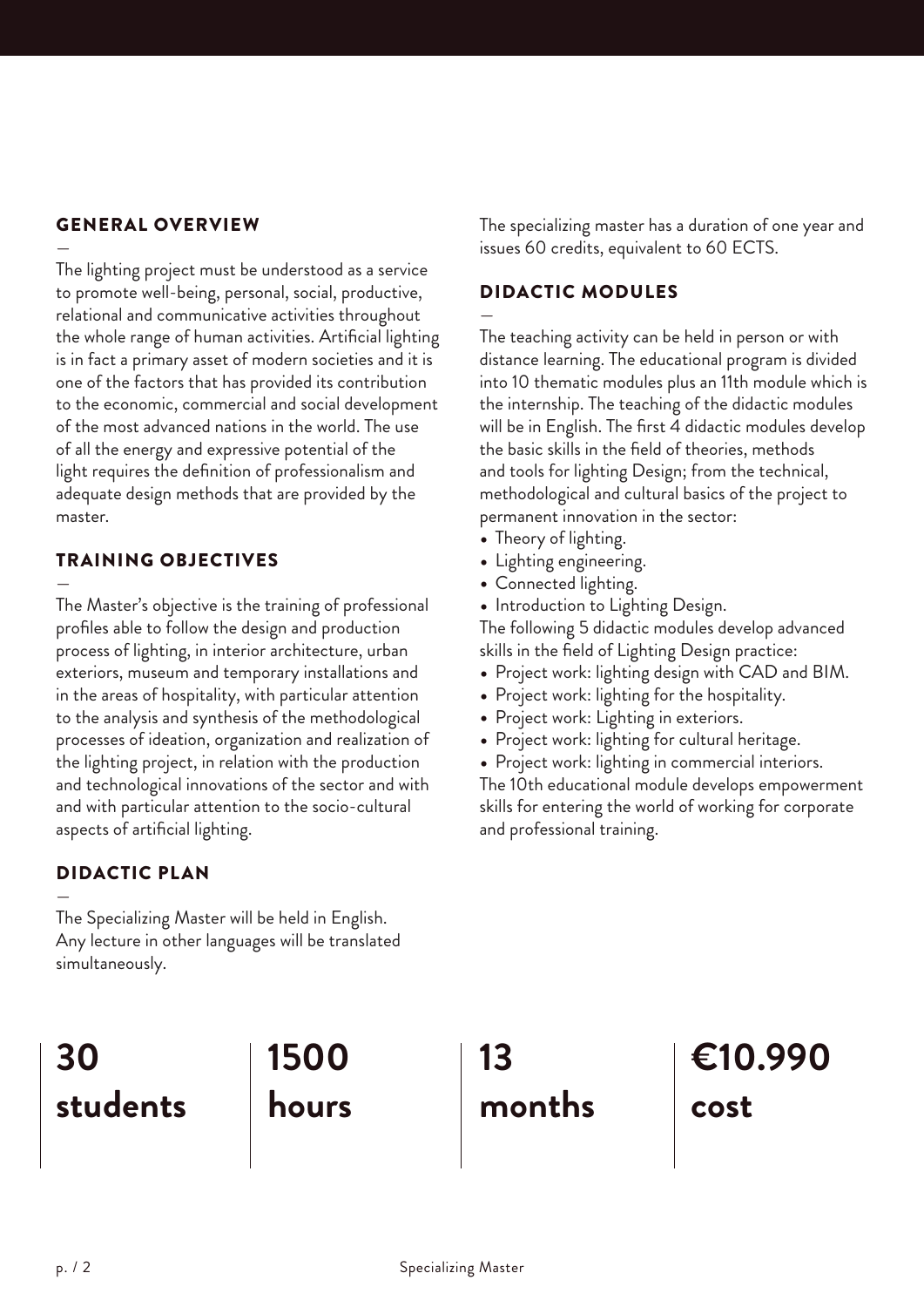## TITLE RELEASED

— At the end of the course, upon passing the final exam, the first level Specializing Master's degree of the Politecnico di Milano will be awarded in "Lighting Design and Technology".

## EMPLOYMENT OPPORTUNITIES

— The result of the master is an innovative professional profile with advanced skills concerning the main lighting design activities in hospitality and commercial interiors, urban exteriors, museum and temporary installations.

This professional profile can be recruited by companies in the lighting sector and in professional firms and also in technical offices of public administration. In the technical-lighting companies, s/he will be included in the design, construction and control studies of lighting systems. In professional firms of architecture, industrial design and technicallighting design, s/he will support the architectural design of residential, commercial, public, recreational, sport, museum and exhibit design buildings, with coordination and support tasks for design of artificial lighting.

In local authorities and public and private companies in the field of public lighting services, s/he can be included in the offices of design, installation, testing and management of public and private lighting, with duties concerning construction supervision and verification related to the problems coming from reference legislation and standards for public and

private lighting.

The Specializing Master has a placement of more than 80% of participants who could fit into design firms and leading companies within one year after completion of studies.

#### REQUIREMENTS

— The Specializing Master is open to applicants who have a university degree (Laurea, equivalent to a Bachelor of Science) under the old or the new educational system or a Laurea Magistrale (equivalent to a Master of Science) under the new educational system in Architecture, Engineering and Design, and to applicants with equivalent qualifications.

## DEADLINES

— To take part to the selection process, the application form must be completed online within the following deadlines:

• for Italian / foreign citizens with a qualification obtained in Italy within August 7th 2022,

• for Extra U.E. citizens within July 7th 2022.

#### PRICE

— The total cost of the Master is 10.990  $\epsilon$  Exempt from VAT under Article 10 of DPR 633/72.

• 500 € are for the matriculation to Politecnico di Milano and 10.490  $\epsilon$  are for the application to the Master.

| <b>FACULTY</b>         |                   |
|------------------------|-------------------|
| Scientific Director    | Maurizio Rossi    |
| <b>Deputy Director</b> | Andrea Siniscalco |